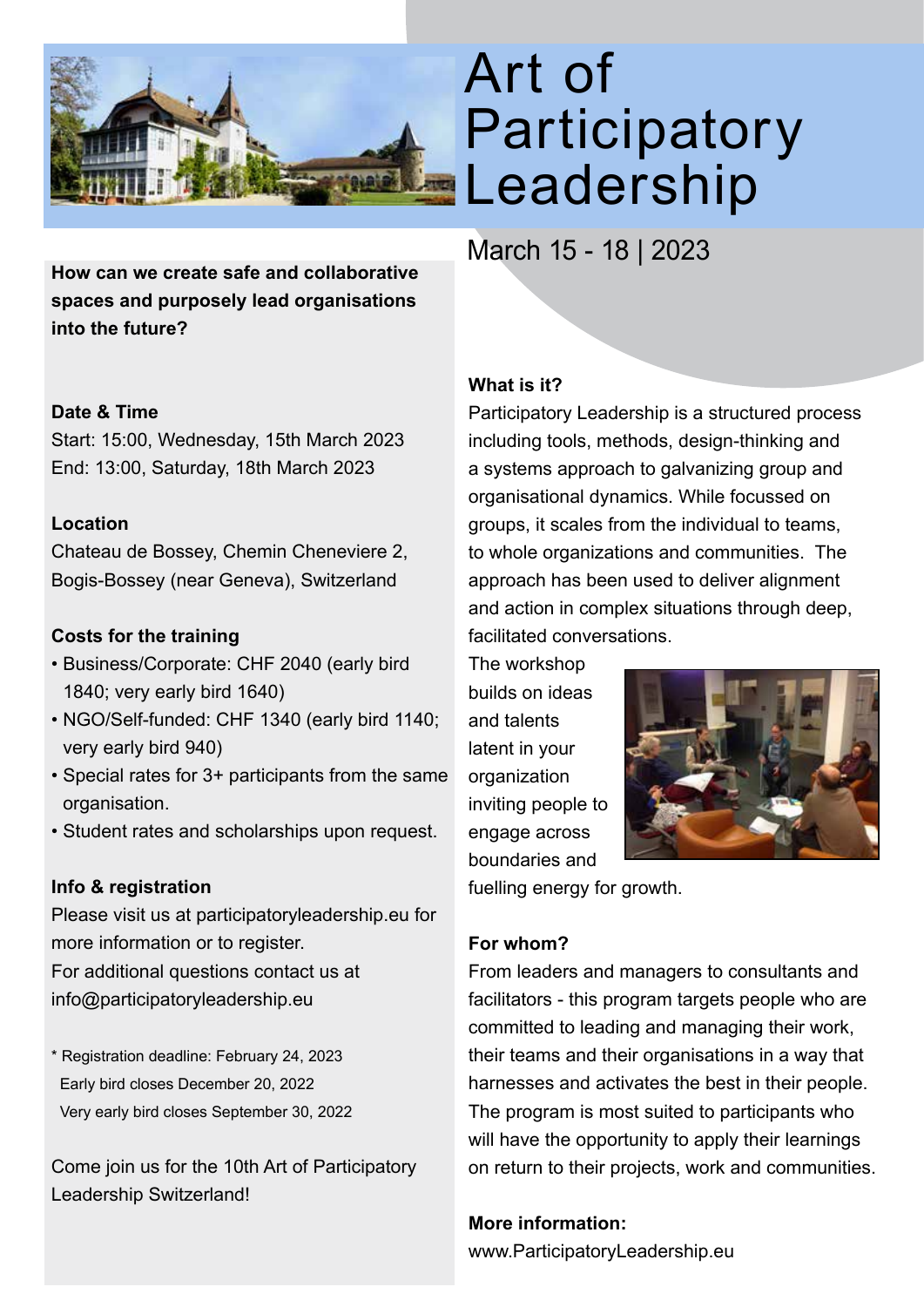# Art of Participatory Leadership

# March 15 - 18 | 2023

# **Outcomes**

## **The workshop equips you to:**

**•** Express greater leadership – wherever you are in an organisation



- Create the conditions for successful innovation
- Capture and integrate the experience and knowledge of your stakeholders
- Design solutions that stick
- Reinforce pride in the organisation, and stimulate trust across and throughout
- Shift dysfunctional behaviours to productive teamwork
- Engage the hearts and minds of your colleagues and stakeholders
- Reach deep alignment and shared ownership of decisions, actions and the way forward

It does so by equipping you with the tools and processes such as peer circle; world café; leadership presence; open space; design for action; pro-action café; asking powerful questions; appreciative inquiry; story telling… as well as methodologies for linking these together to reach joint action.

This brings your organisation greater energy, resilience, adaptability to change, and dynamism.

#### **Dianne Schepers, Group Legal Director - Aktiv Kapital Portfolio AS; founder Pure-Felt, a social enterprise**

"The results of the techniques and methods we learned had an immediate and lasting impact on the effectiveness of my personal, corporate and social business worlds. I have become more aware of the impact of powerful questions, of how to actively give a voice to all and truly listen. This has already resulted in more effective and committed follow-ups of meeting harvests which greatly influences the sense of connection and my teams` and family`s (can) do-spirit."

#### **Anne Moulin, Federal Department of Foreign Affairs, Switzerland**

"The training has been for me an eye-opener. I knew about participatory methodologies and had practiced some of them, but this intensive training allowed me to understand the spirit in them. Art of hosting allows to think differently and to bring new ways of doing within a conventional environment. It widens the possibilities and is also a way to connect with people."

#### **Katrin Muff, Dean of Business School Lausanne**

"This training helped us bond and work through issues more rapidly and at a deeper lever than I would have thought possible. We took five people from our team to the AoPL to help us to be more effective in bringing about the deep change that we desire. We now send participants every year. The workshop has enabled us to create a deeper bond and shared commitment to drive the deep change we all desire."

#### **Julio Reyes, Executive Director, Loading Ediciones**

"The Participatory Leadership Workshop gave me the awareness and confidence to develop high-impact organizational conversations. As a matter of fact, in the last few months, I called and facilitated strategic conversations between the most senior managers of the main natural gas distribution company of Chile (25 people) and between all union leaders (22 people) and the HR teams (6 people) of the main water supply company in my country. Without the talks I had with the facilitators of the AoPL workshop, this would not have been possible."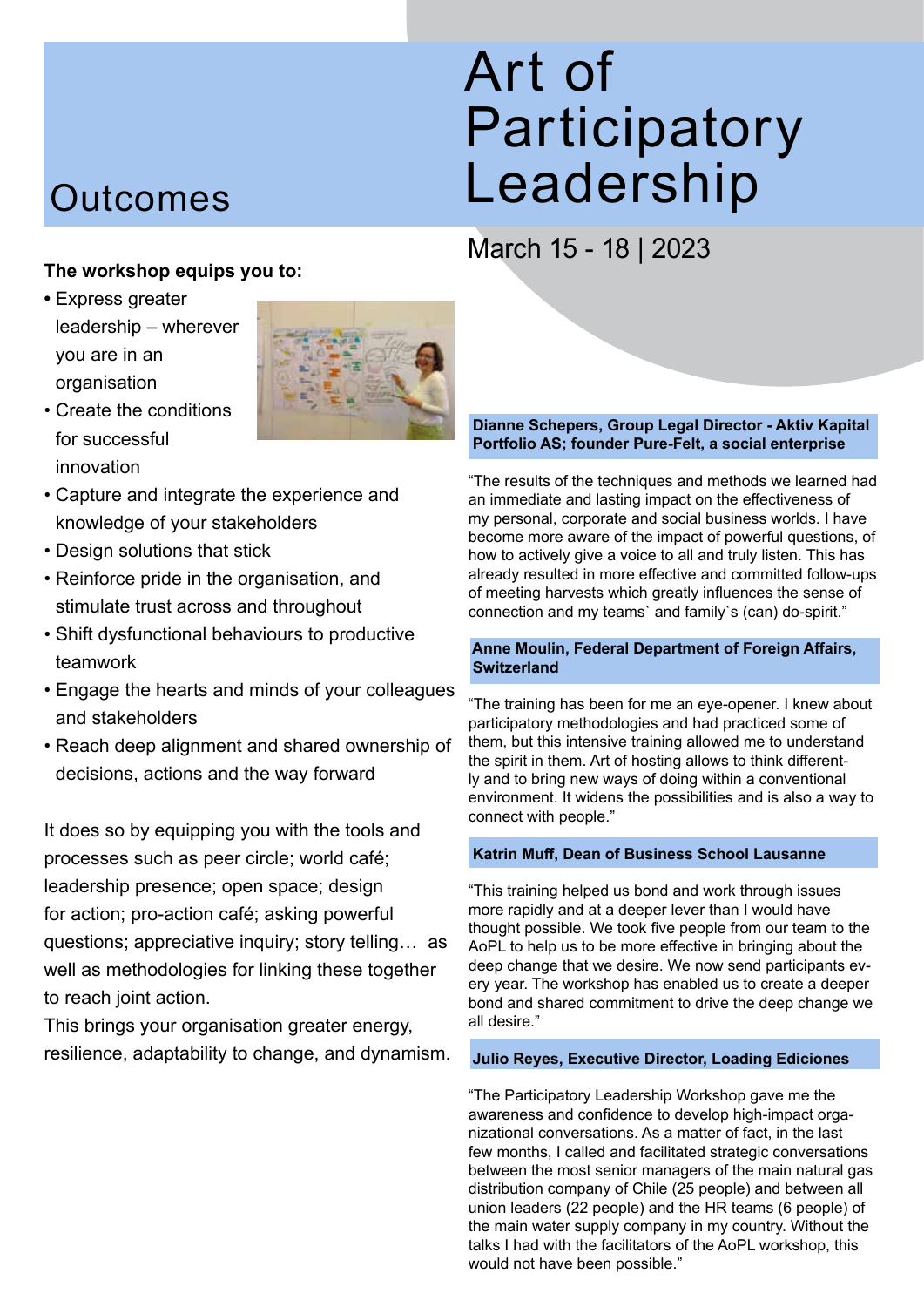# Sample Programme

#### **A Sample Programme:**

Throughout the program, participants practice the techniques and posture for enriching understanding and opening up possibilities in inclusive ways, before winnowing down and driving to action. Increasingly we are bringing in personal leadership presence to help increase personal stability, and reduce the impact of, and impact on, workplace tensions.

The precise sequence and focus varies depending upon the background and needs of the participants. Each area is experienced, practiced, reflected upon and learnings are drawn for further application and development.

#### **Day 1**

An Introduction to Circle Practice.

Getting to know one another and what brought participants to the workshop.

Evening session - Starting to look at living systems.

#### **Day 2**

- Morning practice experiential techniques for enhancing emotional and physical stability [optional]
- Appreciative Inquiry to capture what makes the current system effective, what might make it even more effective, and how teams might move forward most readily
- World Café exploration of leadership, its dimensions, and how it is perceived differently; working with divergence, convergence and emergence
- "Harvesting" and its role in creating and sustaining meaningful action
- Leadership Presence exploring how our personal stance affects our interactions
- Open Space Technology how and why it works; why some managers find it unsettling, and how it can serve an organisation's purpose
- Evening session: Open session [optional] to explore questions about how the practices are used practically at work, and any other questions participants feel inspired to bring forward

# Art of Participatory Leadership

# March 15 - 18 | 2023

#### **Day 3**

- Morning practice experiential techniques for enhancing emotional and physical stability [optional]
- Deepening the practice: parallel sessions on graphic recording; world café; pro-action café; participatory leadership; collective mind-mapping; appreciative inquiry; solutions focus; designing powerful questions
- Sequencing the practices: how do these practices fit together to create a flow that delivers?
- The fourfold practice: applying the practices to self, the team, the organisation and the larger world
- Personal and group leadership presence to explore how we interact with groups
- The power of purpose
- Bringing it home: linking the practices to individual's work context

#### **Evening session:**

Collective Storytelling & storylistening: the power of narrative; the power of an audience; the power of listening with perspective

#### **Day 4**

- Morning practice experiential techniques for enhancing emotional and physical stability [optional]
- Design jams & the power of peer reviews
- Action projects: how to marry depth and speed in the projects I am involved in
- In the latter part of the workshop, participants and teams have the opportunity to develop project prototypes, test them with peers, and refine them for implementation
- A farewell lunch